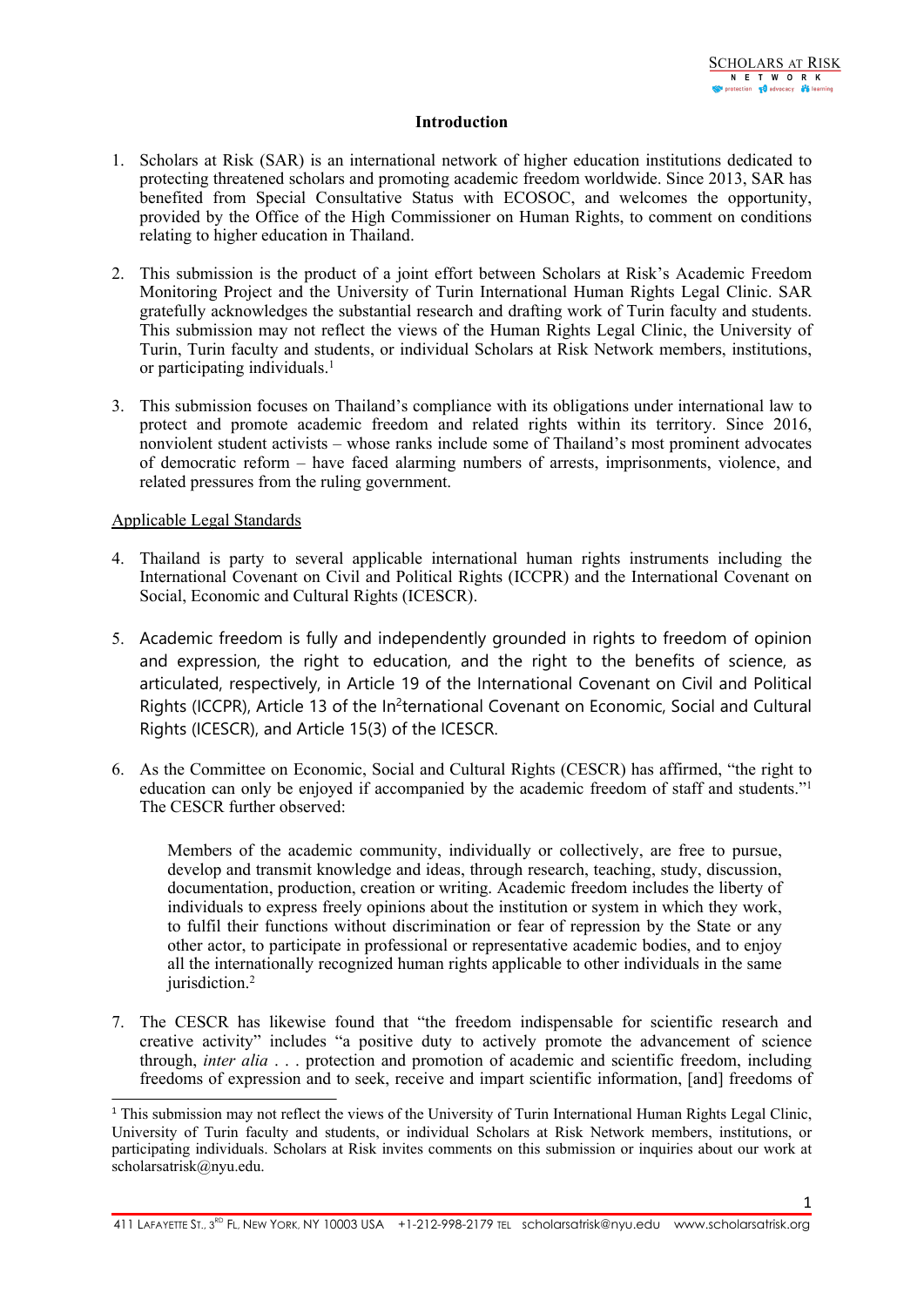association and movement."<sup>3</sup>

8. In <sup>a</sup> recent report on academic freedom, the United Nations special rapporteur on the protection and promotion of freedom of opinion and expression adopted and reaffirmed the standards articulated by the CESCR, stating:

[A]academic freedom should be understood to include the freedom of individuals, as members of academic communities (e.g., faculty, students, staff, scholars, administrators and community participants) or in their own pursuits, to conduct activities involving the discovery and transmission of information and ideas, and to do so with the full protection of human rights law. 4

- 9. The special rapporteur explicitly recognized that academic freedom involves protections for institutional autonomy and self-governance: "States are under <sup>a</sup> positive obligation to create <sup>a</sup> general enabling environment for seeking, receiving and imparting information and ideas. Institutional protection and autonomy are <sup>a</sup> part of that enabling environment." 5
- 10. UNESCO, the specialized agency of the United Nations whose mandate includes higher education, research and human rights, has likewise recognized and articulated the meaning and importance of academic freedom and institutional autonomy. 6
- 11. The special rapporteur also observed that academic freedom includes not only traditional classroom expression, but also "extramural expression" – expression engaged in by academics "in their role as educators and commentators outside the institution."<sup>7</sup>
- 12. Finally, the special rapporteur observed that peaceful student protests may be <sup>a</sup> form of protected academic expression. 8
- 13. Restrictions on freedom of expression including academic expression must be provided by law, in pursuit of <sup>a</sup> legitimate aim, and necessary and proportionate. <sup>9</sup> As the Human Rights Committee (HRC) has explained, "the mere fact that forms of expression are considered to be insulting to <sup>a</sup> public figure is not sufficient to justify the imposition of penalties", bearing in mind that also those figures are "legitimately subject to criticism and political opposition."<sup>10</sup>

# Relevant Domestic Law

14. Thailand'<sup>s</sup> Constitution provides protections for free expression and academic freedom, albeit with significant, concerning limitations:

A person shall enjoy the liberty to express opinions, make speeches, write, print, publicise and express by other means. The restriction of such liberty shall not be imposed, excep<sup>t</sup> by virtue of the provisions of law specifically enacted for the purpose of maintaining the security of the State, protecting the rights or liberties of other persons, maintaining public order or good morals, or protecting the health of the people.

Academic freedom shall be protected. However, the exercise of such freedom shall not be contrary to the duties of the Thai people or good morals, and shall respec<sup>t</sup> and not obstruct the different views of another person.<sup>11</sup>

15. Following its last Universal Periodic Review cycle in May 2016, Thailand accepted recommendations that it revise relevant legislation to comply with international human rights standards. To date, this has not occurred.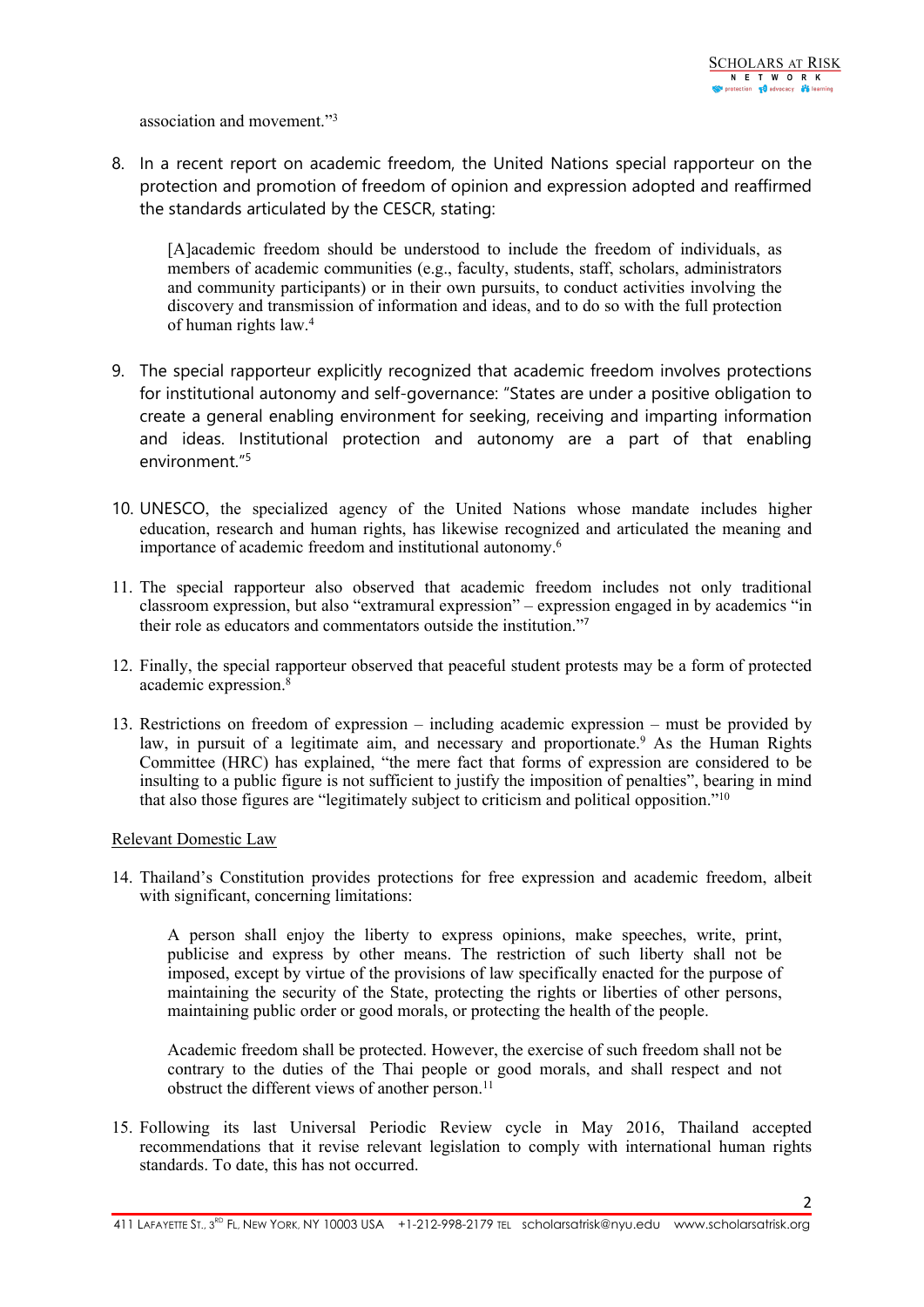#### **Discussion**

16. As par<sup>t</sup> of its advocacy work, SAR monitors and analyzes attacks on higher education around the world, including within Thailand. During this UPR period, SAR has received reports from colleagues within and outside Thailand, as well as from media, describing overall pressures and attacks on higher education within and outside the country as <sup>a</sup> result of state authorities' actions and/or policies.

# Wrongful Prosecution and Arrest

- 17. Thai authorities have routinely used arrest and prosecution to preven<sup>t</sup> or punish nonviolent political expression. Because students and academics have frequently been at the vanguard of democratic reform movements, many laws used to punish nonviolent expressive activity represen<sup>t</sup> <sup>a</sup> direct threat to student-protest, academic expression, and to the higher education space more broadly. Laws criminalizing lèse majesté and sedition in particular – and previously national security-related measures imposed during the rule of the National Council of Peace and Order  $(NCPO)$  – have made up a single (non-exclusive<sup>12</sup>) set of tools consistently used to punish student expression in particular. 13
- 18. Thailand'<sup>s</sup> **lèse majesté law**, Criminal Code Section 112, provides for up to 15 years' imprisonment per count for anyone who "defames, insults or threatens the King, the Queen, the Heir apparen<sup>t</sup> or the Regent." Between 2018 and November 2020, following international expressions of concern, 14 prosecutions under Section 112 ceased, and the law was briefly suspended. <sup>15</sup> However, enforcement began again in November 2020, with lèse majesté prosecutions spiking in the months since. 16 From November 24, 2020, to March 5, 2021, at least 76 individuals – including several university students and academics – have been charged with lèse majesté.<sup>17</sup> According to SAR sources, the criminal courts have detained the defendants and denied bail in all of these cases, on the grounds that the gravity of the punishment makes flight likely. 18
- 19. Student activists and scholars recently charged with lèse majesté include:
	- Thammasat University student activist **Parit "Penguin" Chiwarak**, facing at least 20 counts of lèse majesté, for, *inter alia*, 12 different speeches and four social media posts between August 2020 and February 2021. 19
	- Thammasat University student **Panusaya "Rung" Sitthijirawattanakul**, facing at least 9 counts of lèse majesté, for, *inter alia*, four speeches and two social media posts between August 2020 and February 2021. 20
	- Ramkhamhaeng University student **Panupong "Mike" Jadnok**, facing at least 8 counts of lèse majesté, for, *inter alia*, four speeches and two social media posts between August 2020 and February 2021. 21
	- Khon Kaen University student activist **Jatupat "Pai" Boonpattararaksa**, arrested on December 3, 2016 and charged with lèse majesté after sharing <sup>a</sup> BBC article about the new Thai king over Facebook. In August 2017, following <sup>a</sup> secret trial, after multiple denials of his bail, he was sentenced to two-and-a-half years in prison. He received <sup>a</sup> royal pardon and was released shortly before the end of his prison term in May 2019. <sup>22</sup> As of this report, Pai (no longer <sup>a</sup> student) is detained in connection with another lèse majesté charge, based on <sup>a</sup> September 2020 speech. 23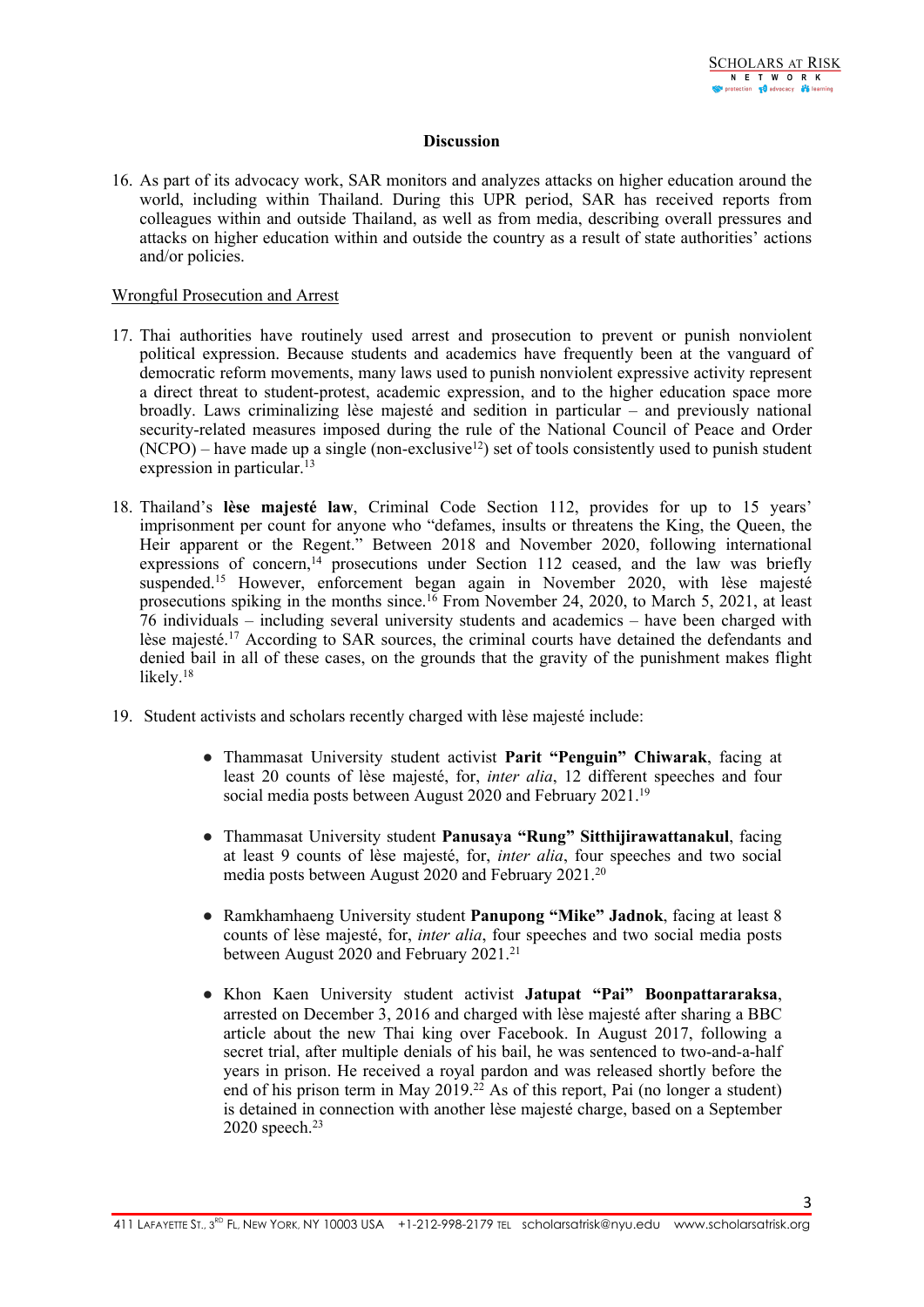- 20. The "**Sedition Law**," Criminal Code Section 116, criminalizes acts of expression aimed, *inter alia*, at raising "unrest and disaffection amongs<sup>t</sup> the people in <sup>a</sup> manner likely to cause disturbance" or to "cause the people to transgress the laws of the Country."<sup>24</sup> Individuals convicted of sedition face up to seven years in prison. Since July 2020, sedition charges have spiked, with at least 23 protesters facing charges under Section 116. Unlike lèse majesté, sedition cases typically involve fines or suspended sentences – although, as described below, many student activists face charges for both crimes. Recent sedition cases include those of:
	- **Jutatip Sirikhan**, <sup>a</sup> Thammasat University student and president of the Student Union of Thailand (SUT), who was arrested on September 1, 2020 while on her way to attend classes. Authorities obtained <sup>a</sup> warrant for Jutatip'<sup>s</sup> arrest based on her participation in <sup>a</sup> "Free Youth" rally on July 18. She was charged with breaching internal security and coronavirus regulations and sedition.<sup>25</sup>
	- Thammasat University student leaders **Panusaya "Rung" Sithijirawattanakul** (discussed above) and **Nathchanon Pairoj**, both arrested on October 15, 2020 by plain-clothes police. Panusaya was charged with sedition, while Nathchanon was charged with violating the Emergency Decree limiting public gatherings. Both were later released on bail<sup>26</sup> (although Panusaya was subsequently jailed on her lèse majesté charge). 27
	- Prior to his detention on lèse majesté (described above), Ramkhamhaeng University student **Panupong "Mike" Jadnok**, was arrested on August 7, 2020, and again on August 24, for his participation in two student protests. He was charged with sedition, assembly with intent to cause violence, violating <sup>a</sup> ban on public gatherings, and other offenses. 28
	- In addition to facing lèse majesté (described above), Thammasat University student activist **Parit "Penguin" Chiwarak**, was arrested and charged with sedition on August 14, 2020, after participating in <sup>a</sup> July 18 "Free Youth" rally in Bangkok in which protesters called for political reforms, and at least two other protests, on June 5 and 24.<sup>29</sup>
- 21. During this review cycle, the National Council of Peace and Order (NCPO), the military junta that controlled Thailand until July 2019, also enacted measures – **including especially Head of the NCPO Order No. 3/2558**, which, among other things, banned gatherings of more than five people and gave law enforcement sweeping powers to "deal with actions intended to undermine or destroy peace and national security," – with grave impacts on academic expression, including arrests of large groups of student protesters and professors. 30 These cases typically did not involve long-term detention. All public assembly-related charges were dropped in December 2018 in anticipation of the 2019 election campaign in which the NCPO sought to hold rallies. For example:
	- On **June 23, 2016** soldiers arrested <sup>a</sup> group of 13 students and union activists, including six students from Ramkamhang University and four from Thammasat University, who were distributing political flyers advocating that voters reject the military junta'<sup>s</sup> draft charter. The activists were charged in <sup>a</sup> military court with, *inter alia*, violating the ban on gatherings of five or more people.<sup>31</sup>
	- On **June 24, 2016**, police officers arrested seven student activists for holding a demonstration and distributing <sup>a</sup> newspaper outside Bangkok'<sup>s</sup> Laksi monument, where they had gathered to observe the 84<sup>th</sup> anniversary of the Siamese Revolution, <sup>a</sup> nonviolent coup credited with transforming Thailand from an absolute to constitutional monarchy. The apparen<sup>t</sup> basis for the arrest was violation of Head of the NCPO Order No. 3/2558, although the students were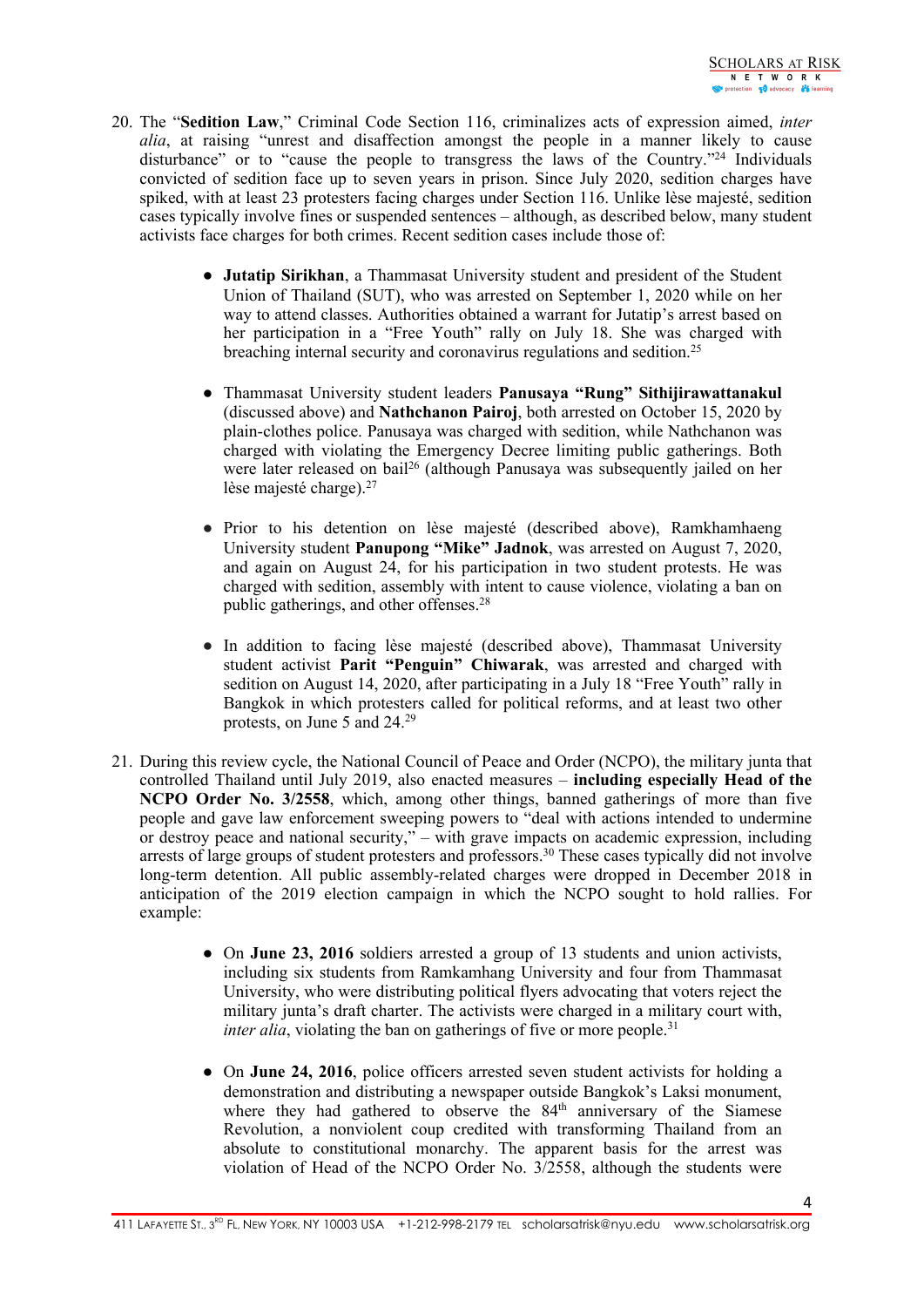released later that day and not charged.<sup>32</sup>

- On **September 26, 2016**, authorities issued summonses for five individuals who participated in <sup>a</sup> July 31 referendum talk at Khon Kaen University (KKU). They were accused of violating Head of the NCPO Order No. 3/2558.<sup>33</sup>
- On **August 6, 2016**, police arrested student activists from Khon Kaen University and Wasin Prommanee of Sunaree University of Technology for distributing leaflets critical of Thailand'<sup>s</sup> draft constitution, charging them with violating Article 61 of the Public Referendum Act, banning the spreading of "false," "rude," "inciting" or "intimidating" publications or messages concerning the draft constitution. 34
- On **June 25, 2017**, Thai authorities reportedly arrested Thammasat University student activist Rangsiman Rome, in connection with his efforts <sup>a</sup> year earlier to organize <sup>a</sup> campaign against the 2016 draft constitutional charter. He had previously been arrested on June 23, 2016 – and detained for two weeks – for the same acts, and charged under Head of the NCPO Order No. 3/2558, as well as <sup>a</sup> law criminalizing campaigning against the draft constitution before the referendum on it in August 2016. Rome was released on bail, on the condition that he refrain from travelling abroad and participating in political gatherings.<sup>35</sup>
- On **August 14, 2017**, attendees at an academic conference at Chiang Mai University were arrested – along with the conference organizer – under Head of the NCPO Order No. 3/2558 after police photographed the attendees bearing <sup>a</sup> sign reading "an academic conference is not a military base" as part of protest.<sup>36</sup>

# Violence, Surveillance, and Intimidation

- 22. On **April 11, 2018**, <sup>a</sup> group of Chulalongkorn University (CU) students protested an appearance by General Prayuth Chan-ocha, then leader of the NCPO. Students held signs reading "Chula people love Prayuth Dictator." In the subsequent days, the students reported being followed, surveilled, visited at home, and intimidated by undercover police.<sup>37</sup>
- 23. On **October 16, 2020**, roughly 2,000 students and members of civil society held <sup>a</sup> nonviolent protest at the Pathumwan intersection, <sup>a</sup> Bangkok landmark. Police used water cannons containing <sup>a</sup> blue dye both to disperse and mark the protesters, so that officers could identify them for arrest. Protesters reported that the dye irritated their skin and eyes. At least three protesters and five officers were reportedly injured.<sup>38</sup>

#### Institutional Pressures

- 24. On **August 3, 2017**, Chulalongkorn University (CU) officials reportedly retaliated against eight student-activists for engaging in <sup>a</sup> peaceful protest during <sup>a</sup> student ceremony, by deducting the students' "behaviour points" – <sup>a</sup> punishment that effectively stripped five students of their positions on CU'<sup>s</sup> Student Council. 39
- 25. On **February 26, 2017**, Mahidol University announced an administrative investigation and possible disciplinary actions against faculty members of the university'<sup>s</sup> Institute of Human Rights and Peace Studies (IHRP), in response to <sup>a</sup> statement they issued the previous day condemning the amount of power held by the NCPO. 40

# **Conclusion and Recommendations**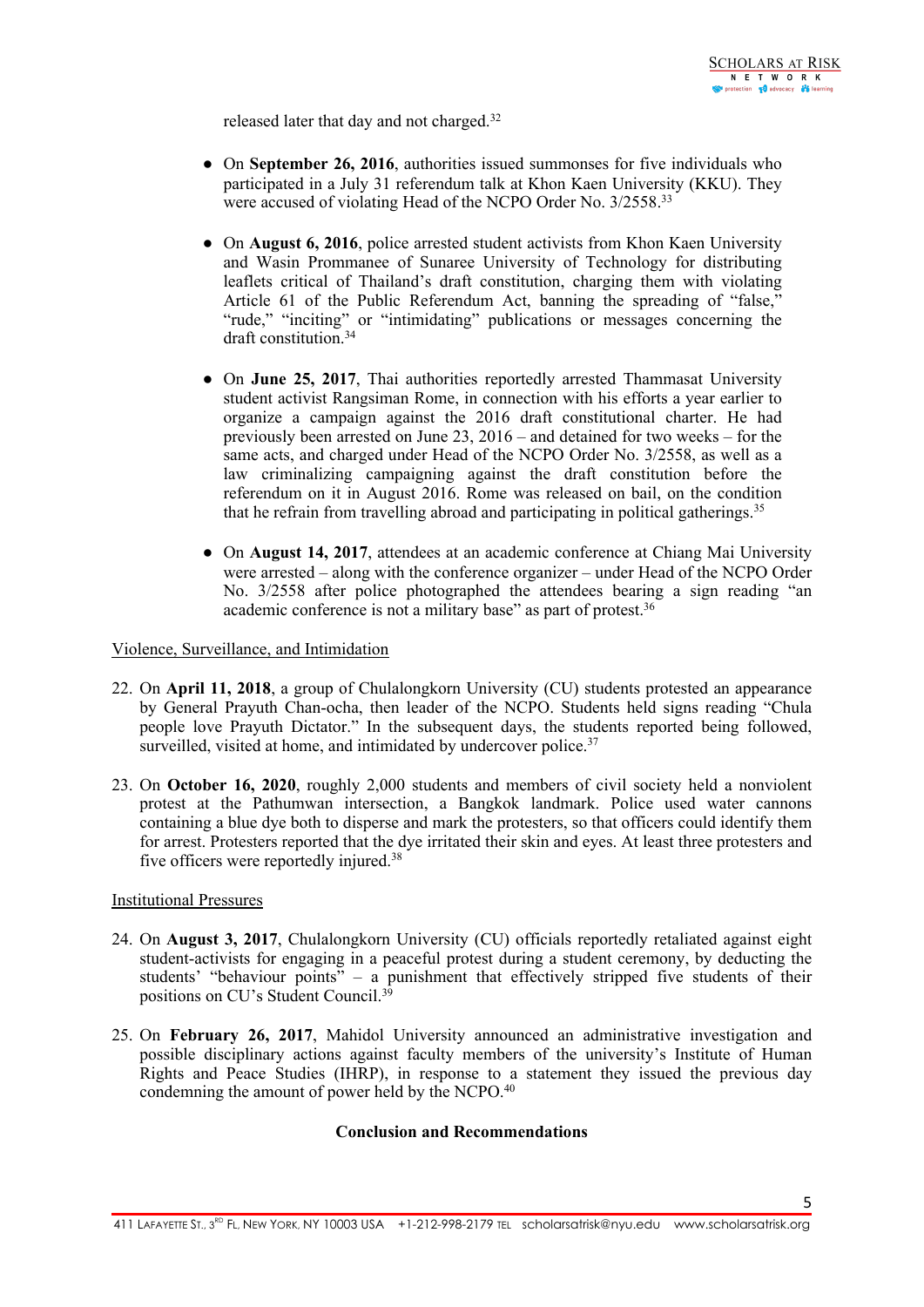6

This UPR cycle has been marked by grave pressures on students and other members of the higher education community exercising the rights to academic freedom, freedom of expression, and freedom of assembly. These pressures are increasing: while disruptions of nonviolent protests and arrests are, on their own, significant human rights violations, the recent detentions of <sup>a</sup> growing number of individuals charged with lèse majesté raise the stakes considerably. And the fact that many of those charged are student activists sends an unmistakable, chilling message to Thailand'<sup>s</sup> entire higher education sector. According to the Academic Freedom Index (AFi), since 2014, the year the NCPO took power, respec<sup>t</sup> for academic freedom in Thailand dropped from <sup>a</sup> score of 0.52 in 2013 to 0.15. Thailand'<sup>s</sup> AFi score in 2020 was 0.13 – placing it among the very lowest scoring countries worldwide. 41 Indeed, despite the March 2019 election and transition away from military rule, protection for academic freedom has not improved, and may in fact have deteriorated.

This situation is unsustainable, and threatens permanen<sup>t</sup> damage to Thailand'<sup>s</sup> higher education sector. Accordingly, Scholars at Risk respectfully urges UN member states to call on Thailand to:

- a. Release and reverse all charges against student activists and others currently facing conviction under the lèse majesté law, and repeal Criminal Code Section 112; pending such release, ensure detainees receive humane treatment, due process, and access to family and counsel;
- b. Amend Criminal Code Section 116 to ensure clarity and compliance with relevant international human rights laws, including especially ICCPR Article 19;
- c. Draft implementing legislation to ensure that protections for academic freedom under the Thai Constitution are consistent with relevant international standards, including ICCPR Article 19, ICESCR Articles 13 and 15(3);
- d. Refrain from de jure or de facto policies targeting student activists, including abusive use of prosecutions and arrest under lèse majesté, national security- or public order-related laws;
- e. Extend <sup>a</sup> standing invitation to UN Special Rapporteurs, particularly the Special Rapporteurs on the protection and promotion of the rights to freedom of opinion and expression, and the rights to freedom of peaceful assembly and of association to investigate alleged threats to these freedoms.

7 SR Rept. on Academic Freedom, A/75/261, 28 July 2020 at para. 20.

8 SR Rept. on Academic Freedom A/75/261, 28 July 2020 at para. 52.

<sup>1</sup> CESCR, General Comment No. 13: The Right to Education (Article 13) (8 December 1999), para. 38.

<sup>2</sup> *Ibid*., para. 39.

<sup>3</sup> CESCR General comment No. 25 on Science and economic social and cultural rights Art. 15.1.b, 15.2, 15.3 and 15.4. 20 April 2020, para. 46.

<sup>4</sup> Report of the Special Rapporteur on the promotion and protection of the right to freedom of opinion and expression, David Kaye, on Academic Freedom, UN Doc A/75/261, 28 July 2020 ("SR Rept. on Academic Freedom") at para. 8.

<sup>5</sup> *Ibid.* para. 9.

<sup>6</sup> UNESCO Recommendation Concerning the Status of Higher-Education Teaching Personnel (1997), recognizing, *inter alia*, that "[a]utonomy is the institutional form of academic freedom and <sup>a</sup> necessary precondition to guarantee the proper institutional form of academic freedom and <sup>a</sup> necessary precondition to guarantee the proper fulfilment of the functions entrusted to higher-education teaching personnel and institutions. [...] Member States are under an obligation to protect higher education institutions from threats to their autonomy coming from any source." paras. 18-19.

<sup>&</sup>lt;sup>9</sup> Legitimate aims may include protection of the rights or reputations of others, national security, public order, public health, or public morals. *See* ICCPR Art.19(3).

<sup>&</sup>lt;sup>10</sup> HRC, General Comment No. 34: The Freedom of Opinion and Expression (Article 19) (21 July 2011), para. 21, 23:

[https://docstore.ohchr.org/SelfServices/FilesHandler.ashx?enc=6QkG1d%2fPPRiCAqhKb7yhsrdB0H1l5979OV](https://docstore.ohchr.org/SelfServices/FilesHandler.ashx?enc=6QkG1d%2fPPRiCAqhKb7yhsrdB0H1l5979OVGGB%2bWPAXiks7ivEzdmLQdosDnCG8FaJ7cpkH%2fR9YlpwV%2bAPs%2bmcJcH5I4VEHaUJAAZCeS1gKdFOTIUSHQDT3EiNHS2mKlF) [GGB%2bWPAXiks7ivEzdmLQdosDnCG8FaJ7cpkH%2fR9YlpwV%2bAPs%2bmcJcH5I4VEHaUJAAZCeS1g](https://docstore.ohchr.org/SelfServices/FilesHandler.ashx?enc=6QkG1d%2fPPRiCAqhKb7yhsrdB0H1l5979OVGGB%2bWPAXiks7ivEzdmLQdosDnCG8FaJ7cpkH%2fR9YlpwV%2bAPs%2bmcJcH5I4VEHaUJAAZCeS1gKdFOTIUSHQDT3EiNHS2mKlF)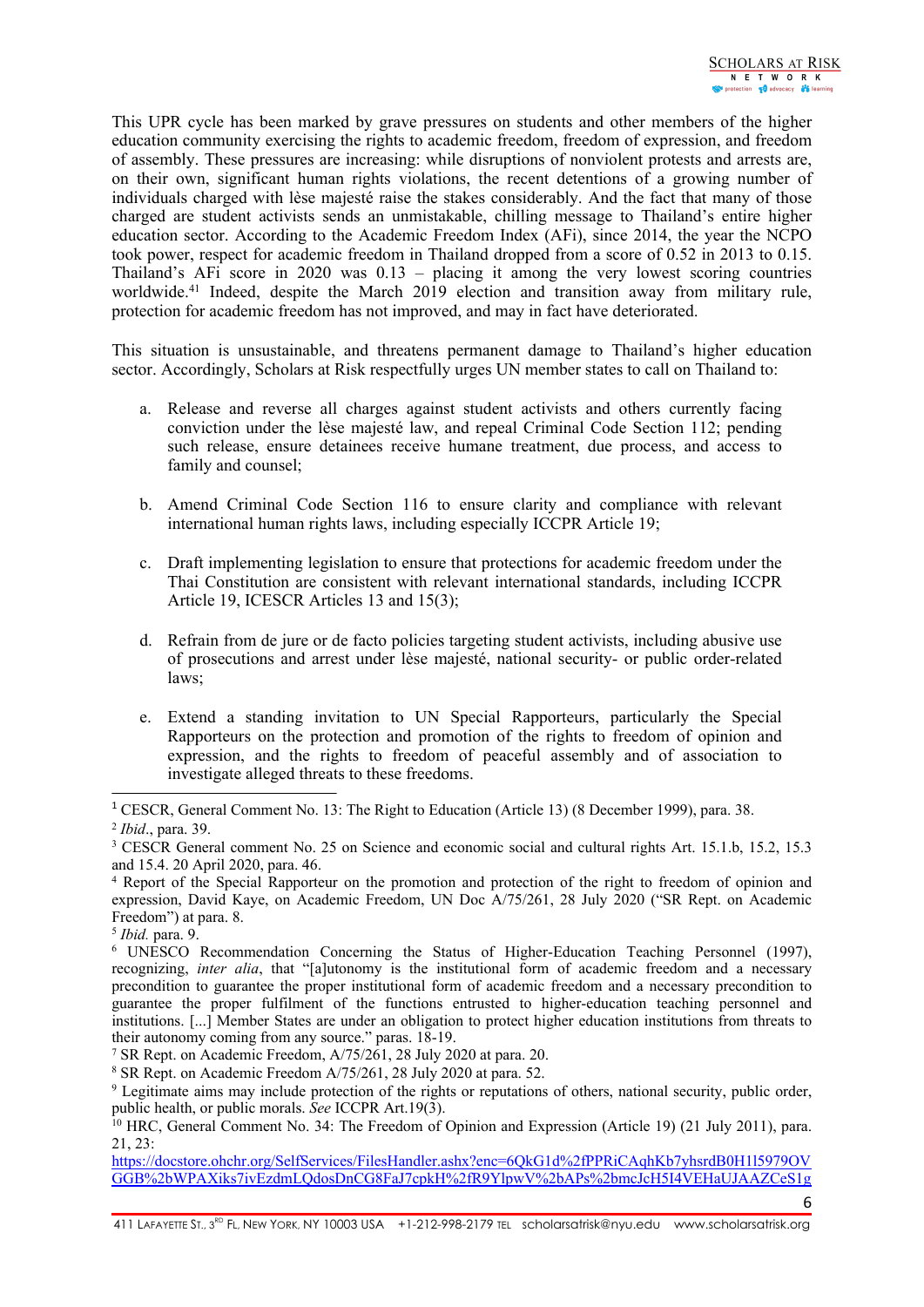[KdFOTIUSHQDT3EiNHS2mKlF](https://docstore.ohchr.org/SelfServices/FilesHandler.ashx?enc=6QkG1d%2fPPRiCAqhKb7yhsrdB0H1l5979OVGGB%2bWPAXiks7ivEzdmLQdosDnCG8FaJ7cpkH%2fR9YlpwV%2bAPs%2bmcJcH5I4VEHaUJAAZCeS1gKdFOTIUSHQDT3EiNHS2mKlF) (last viewed 3/16/2021).

<sup>11</sup>Constitution of Thailand, Section 34, available at

[https://www.constituteproject.org/constitution/Thailand\\_2017.pdf?lang=en](https://www.constituteproject.org/constitution/Thailand_2017.pdf?lang=en).

<sup>12</sup> As demonstrated below, it appears that the state of emergency resulting from the COVID-19 pandemic has also been used to target student protest (*see* para. 20, *infra*). The Emergency Decree, declared on March 25, 2020, states that "it is prohibited to assemble, to carry out activities, or to gather at any place that is crowded, or to commit any act which may cause unrest in areas determined by the Chief Officer responsible for remedying the emergency situation on matters relating to security." (*See* Section 9). Violation of the decree is punishable by imprisonment of up to two years or <sup>a</sup> fine of forty-thousand baht, or both. These provisions appear to be inconsistent with the OCHCR'<sup>s</sup> recent guidance concerning protection of the right to freedom of assembly during the COVID-19 crisis: "[s]tates should ensure that the right to hold assemblies and protests can be realized, and only limit the exercise of that right as strictly required to protect public health." OHCHR, "Civic Space and COVID-19: Guidance", 4 May 2020, p. 3:, available at

<https://www.ohchr.org/Documents/Issues/CivicSpace/CivicSpaceandCovid.pdf> (last visited 3/16/2021). While originally set to end in October 2020, the State of Emergency was extended that month, on the basis of alleged threats to peace, national security, and order. *See* Reuters, *Thai governmen<sup>t</sup> announces emergency decree over protests,* October 14, 2020, available at [https://www.reuters.com/article/us-thailand-protests-measures](https://www.reuters.com/article/us-thailand-protests-measures-idUSKBN26Z35X)[idUSKBN26Z35X](https://www.reuters.com/article/us-thailand-protests-measures-idUSKBN26Z35X) (last visited 3/16/2021).

<sup>13</sup> Thailand's Computer Crime Act also raises major concerns about suppression of academic expression. The act prohibits publication of "false computer data in <sup>a</sup> manner that is likely to damage the country's security or cause public panic", and individuals convicted of violating the act face <sup>a</sup> potential sentence of five years in prison, <sup>a</sup> fine of up to 100,000 baht, or both. Human rights organizations, have raised significant concerns about the law'<sup>s</sup> incompatibility also with international human rights standards relating to freedom of expression. Joint Briefing by Article 19 and Thai Lawyers for Human Rights, October 25, 2020, available at <https://www.article19.org/wp-content/uploads/2020/10/2020.10.25-Thailand-Protest-Briefing-final.pdf> (last visited 3/16/2021).

Since 2020, Thai authorities have applied the Computer Crime Act to punish individuals criticizing the monarchy and the government, and those using online platforms to organize pro-democracy protests. With the intensification of the protests, the governmen<sup>t</sup> adopted even more drastic measures: in August, the governmen<sup>t</sup> ordered Facebook to block <sup>a</sup> particularly famous page used as <sup>a</sup> blog to discuss the Thai monarchy. In addition, the Ministry of Digital Economy and Society (DES) attempted to compel social media sites to assist in the suppression of material critical of the monarchy: in September, <sup>a</sup> complaint was lodged against Facebook and Twitter because they failed to comply with <sup>a</sup> takedown order. More than 2,000 websites and social media pages have reportedly been blocked on the grounds they contain "content that harassed the monarch". Finally, in October 2020, the DES attempted to shutdown Telegram, an instant messaging platform, particularly used by protesters because of its encryption security. *Ibid.*

<sup>14</sup> For example, in 2017, the HRC expressed concerns about the law in its Concluding observations on the second periodic repor<sup>t</sup> of Thailand, CCPR/C/THA/CO/2, 25 April 2017, para 37, available at <https://www.refworld.org/docid/591e9d914.html> (last visited 3/10/2021).

<sup>15</sup> Thai Lawyers for Human Rights, "The number of prosecutions under lèse majesté in 2021-2021", 5 March 2021, available at: <https://tlhr2014.com/en/archives/24103> (last visited 3/10/2021).

16 *Ibid.*

17 *Ibid.*

18 *See* Thai Lawyers for Human Rights, *The Court of Appeal did not gran<sup>t</sup> bail. 4 People's leaders pointed out that the speech caused detriment to the monarchy. Even though no judgment* available at: <https://tlhr2014.com/archives/25971> (last visited 3/24/2021).

19 *Ibid.*

20 *See* Thai Lawyers for Human Rights, *The Number of Prosecutions under 'Lèse Majesté*' *in 2020-2021*, available at <https://tlhr2014.com/en/archives/24103> (last visited 3/24/2021).

21 *Ibid.*

22 *See* Scholars at Risk Academic Freedom Monitoring Project Report, available at

<https://www.scholarsatrisk.org/report/2016-12-03-khon-kaen-university/> (last visited 3/24/2021).

23 *See* Thai Lawyers for Human Rights, note 20, *supra* <https://tlhr2014.com/en/archives/24103>.

<sup>24</sup> The full text of the law reads:

Whoever makes an appearance to the public by words, writings or any other means which is not an act within the purpose of the Constitution or for expressing an honest opinion or criticism in order:

1. To bring about <sup>a</sup> change in the Laws of the Country or the Government by the use of force or violence;